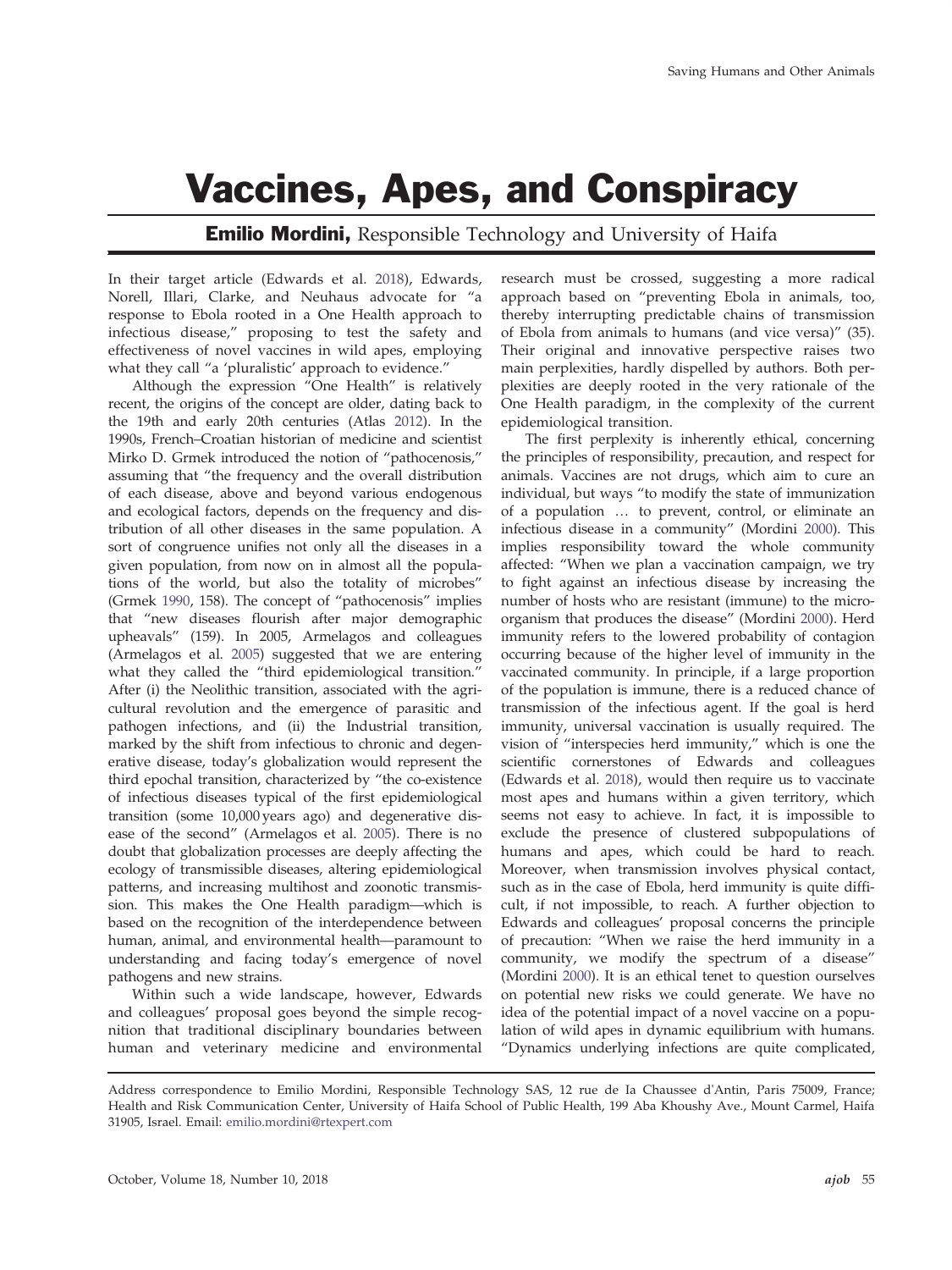and vaccination alters these dynamics, changing the frequency, severity, and patterns of disease presentation" (Mordini 2000), potentially also the distribution of the infection among different categories of hosts. After Grmek and Armelagos's seminal contributions, scholars today speak of disease ecology (Wilcox and Gubler 2005) to point out the complex interactions between different infectious agents, their primary and secondary reservoirs, the accidental hosts, and the whole environment. This complexity provides one of the main justifications to the One Health paradigm, but it also demands a rigorous application of the principle of precaution. Before implementing Edwards and colleagues' proposal, we need further research to exclude any major risks for the environment, wildlife, and human communities. Current rules on preclinical studies are designed to protect humans, animals, and the environment, and we should think twice before bypassing them. Finally, the use of animals for scientific purposes should strictly comply with ethical regulations, with awareness that wild animal studies are much more complicated and ethically challenging than studies with lab animals.

The second perplexity raised in Edwards and colleagues' article is that of communication, concerning the likely impact of their proposal on the public opinion. Today, doing science is doing communication (National Academies of Sciences, Engineering, and Medicine 2017). The Ebola outbreak has contributed to generating a myriad of conspiracy theories about Western governments, "Big Pharma" secret plans, mysterious and clandestine experiments on apes, top-secret labs in Africa, escaped engineered viruses, bioweapons, and so on (Falade and Coultas 2017). This has also been echoed by the recent "Clade X Exercise", a pandemic simulation mirroring the 2014 Ebola outbreak, hosted by the Johns Hopkins Center for Health Security in May 2018 (Center for Health Security 2018). There are many possible explanations to justify the flourishing of urban legends surrounding Ebola and other emerging infectious diseases (Gesser-Edelsburg et al. 2015). One of them is particularly relevant to Edwards and colleagues' proposal. Scientific theories describing the current epidemiological transition are too sophisticated and nuanced to be metabolized by members of the public, who are searching for straightforward causal explanations. People today are overinformed; they do not aim to acquire more facts, but rather they wish to connect dots, to find narratives providing them with nice causal chains (Mordini 2018). They do not seek the truth, but rather the best narrative.

In 2016, a team of researchers from the University of California Irvine, led by Miryha G. Runnerstrom, published a study (Koralek et al. 2016) based on an online survey of 797 undergraduates at the University of California, Irvine (UCI), and Ohio University (OU) during the peak of the 2014 Ebola (EVD) outbreak.

Researchers found that about one-third of all participants firmly thought that "There is a cure for Ebola, but the government is keeping it from the public." This study is revealing because it shows that even educated university students are vulnerable to overinterpretation and prefer compact stories over basic truths. People like to bind facts together, and stories—no matter if they are fake provide them with such an opportunity. Edwards, Norell, Illari, Clarke, and Neuhaus's proposal would then risk being taken as indirect proof of the ghastliest conspiracy theories. A measure such as testing a new vaccine on apes in the wild could become socially feasible only if it is supported by an ad hoc communication strategy. Otherwise, it would risk generating an epidemic even worse than Ebola: an epidemic of mistrust and fake news (Mordini 2016).

## FUNDING

This commentary was supported by the research project COMPARE (Collaborative management platform for detection and analyses of (re-) emerging and foodborne outbreaks in Europe). COMPARE is funded by the European Commission, H2020 Programme, Grant n. No. 643476.

## **REFERENCES**

Armelagos, G. J., P. J. Brown, and B. Turner. 2005. Evolutionary, historical and political economic perspectives on health and disease. Social Science & Medicine 61(4): 755–765.

Atlas, R. M. 2012. One health: Its origins and future. In One health: the human-animal-environment interfaces in emerging infectious diseases, eds. J. Mackenzie, M. Jeggo, P. Daszak, and J. Richt, Vol. 365. Springer-Verlag Berlin Heidelberg.

Center for Health Security. 2018. Clade X a Pandemic exercise. Center for Health Security May 15, 2018. [http://www.](http://www.centerforhealthsecurity.org/our-work/events/2018_clade_x_exercise/index.html) [centerforhealthsecurity.org/our-work/events/2018\\_clade\\_x\\_](http://www.centerforhealthsecurity.org/our-work/events/2018_clade_x_exercise/index.html) [exercise/index.html](http://www.centerforhealthsecurity.org/our-work/events/2018_clade_x_exercise/index.html) (accessed July 30, 2018).

Edwards, S. J. L., C. H. Norell, P. Illari, B. Clarke, and C. P. Neuhaus. 2018. A radical approach to Ebola: Saving humans and other animals. American Journal of Bioethics 18(10): 35–42.

Falade, B. A., and C. J. Coultas. 2017. Scientific and nonscientific information in the uptake of health information: The case of Ebola. South African Journal of Science 113(7/8): 8.

Gesser-Edelsburg, A., Y. Shir-Raz, N. Walter, E. Mordini, D. Dimitriou, J. J. James, and M. S. Green. 2015. The public sphere in emerging infectious disease Communication: Recipient or Active and Vocal Partner? Disaster Medicine and Public Health Preparedness 9(4): 447–458.

Grmek, M. D. 1990. History of AIDS. Princeton: Princeton University Press.

Koralek, T., M. G. Runnerstrom, B. J. Brown, C. Uchegbu, and T. B. Basta. 2016. Lessons from Ebola: Sources of outbreak